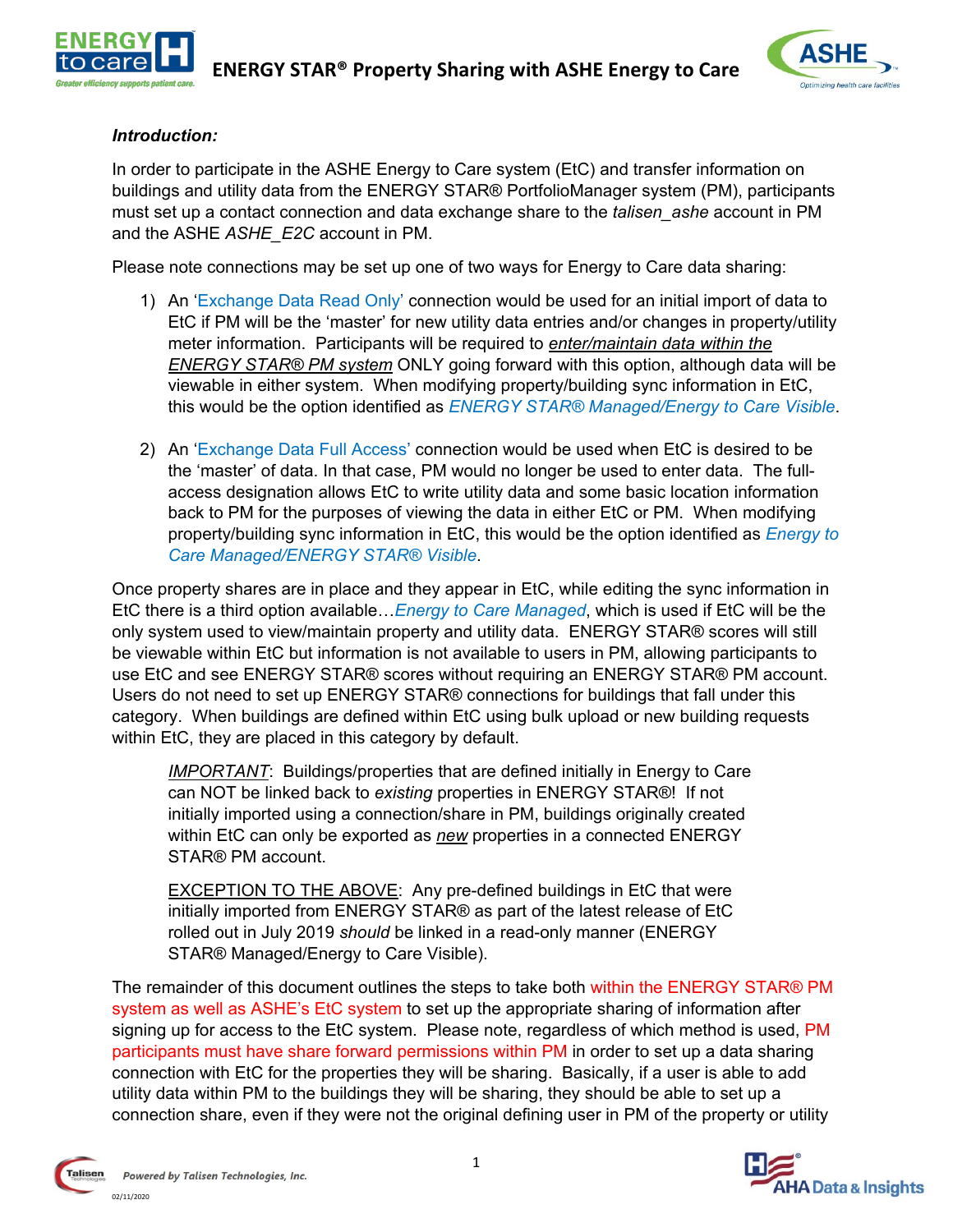



accounts under the property being shared with EtC. The sharing process must be done in 4 distinct separate stages.

#### *Stage 1: Set up Contact/Connection in PM with ASHE EtC PM data exchange account*

This stage should only be performed once for a PM user prior to setting up an ENERGY STAR® connection within EtC.

1) Log in to PM [\(https://portfoliomanager.energystar.gov/pm/\)](https://portfoliomanager.energystar.gov/pm/). From the home page after logging in, select the 'Contacts' link from the top right of the page above the home panel (highlighted below).

|  |  | <b><i><b>ENERGY STAR®</b></i><br/><b>Portfolio</b>Manager®</b><br><b>MyPortfolio</b> | Sharing | Reporting | Recognition |  | Welcome <b>Exercise</b> Account   Notifications   ENERGY   Contacts   Help   Sign<br>Settings | <b>STAR</b><br><b>Notifications</b> |  | Out |  |
|--|--|--------------------------------------------------------------------------------------|---------|-----------|-------------|--|-----------------------------------------------------------------------------------------------|-------------------------------------|--|-----|--|
|--|--|--------------------------------------------------------------------------------------|---------|-----------|-------------|--|-----------------------------------------------------------------------------------------------|-------------------------------------|--|-----|--|

2) From the list of contacts that comes up, select the 'Add Contact' button that appears above or below the table listing your contacts:

|  |             | Share Edit Delete Add Contact Add Organization |                        |
|--|-------------|------------------------------------------------|------------------------|
|  | <b>Name</b> |                                                | $\bullet$ Organization |

3) From the 'Find Contact in Portfolio Manager' section at the top of the page that comes up, enter 'talisen ashe' as the Username field, then click the 'Search' button:

| <b>MyPortfolio</b>     | <b>Sharing</b>                          | <b>Reporting</b> | Recognition                                                                  |                                                                                                                                                                                                                                                                                                                                           |
|------------------------|-----------------------------------------|------------------|------------------------------------------------------------------------------|-------------------------------------------------------------------------------------------------------------------------------------------------------------------------------------------------------------------------------------------------------------------------------------------------------------------------------------------|
| <b>Add Contact</b>     |                                         |                  | Manager account, then you can create an entry within your personal contacts. | There are two ways to add a contact. First, search below to see if the contact you would like to add has a Portfolio Manager account. If you find the person, send a<br>Connection Request, and when they accept the request, they will be added to your Contacts. Second, if the contact you would like to add does not have a Portfolio |
|                        | Find Contact in Portfolio Manager       |                  |                                                                              | <b>Connecting with Other Users</b>                                                                                                                                                                                                                                                                                                        |
| Name:                  | Search using any of the criteria below. |                  |                                                                              | If you think your contact already has an account in<br>Portfolio Manager, search for them. If you find the<br>person, send a Connection Request, and if they accept<br>they will be added to your Contacts. You can easily                                                                                                                |
| Organization:          |                                         |                  |                                                                              | share your property information with your contacts.                                                                                                                                                                                                                                                                                       |
| Username:              |                                         | talisen ashe     |                                                                              | <b>Keeping Personal Contacts</b>                                                                                                                                                                                                                                                                                                          |
| Fmail:                 |                                         |                  |                                                                              | If the contact you want to add does not have a Portfolio<br>Manager account, you can still add them as your<br>personal contact.                                                                                                                                                                                                          |
|                        |                                         |                  |                                                                              | Cancel                                                                                                                                                                                                                                                                                                                                    |
|                        |                                         |                  |                                                                              | <b>Organizing Personal Contacts by</b><br>Organization                                                                                                                                                                                                                                                                                    |
| <b>Add New Contact</b> |                                         |                  |                                                                              | Portfolio Manager requires that you select an<br>organization from your Contacts Book for each contact.<br>If the organization you are looking for is not here, you                                                                                                                                                                       |
| <b>First Name:</b>     |                                         |                  |                                                                              | must first add the new organization. After you add the                                                                                                                                                                                                                                                                                    |



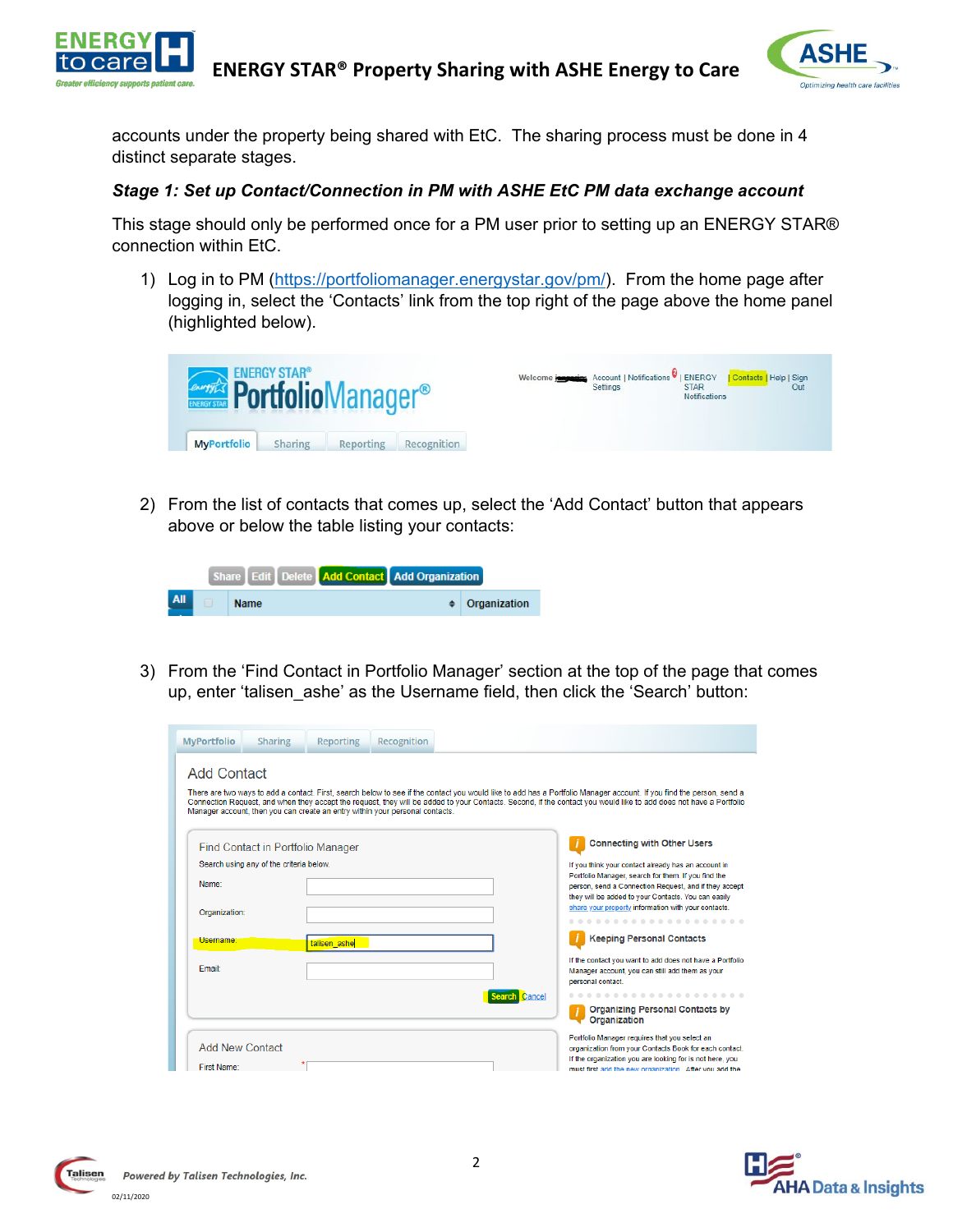



4) From the Search Results, click the 'Connect' button to initiate a connection request to the *Talisen ASHE E2C Share* account:

| <b>MyPortfolio</b>    | <b>Sharing</b>                                          | <b>Reporting</b> | Recognition |                                                                                                                                                                                                                                                                                                                                                                                                                                                                                        |
|-----------------------|---------------------------------------------------------|------------------|-------------|----------------------------------------------------------------------------------------------------------------------------------------------------------------------------------------------------------------------------------------------------------------------------------------------------------------------------------------------------------------------------------------------------------------------------------------------------------------------------------------|
| <b>Search Results</b> |                                                         |                  |             | The results of your search are listed below. Clicking "Connect" will send a request to the person asking them to confirm your request to add them as your contact. If<br>they accept, you will see them listed as a connected contact in your address book. If they do not accept, or have not accepted yet, you will see them as an<br>unconnected contact in your address book. Connecting with contacts will make it easier to share property information within Portfolio Manager. |
| Your Search Criteria  |                                                         |                  |             | @ Talisen ASHE E2C Share<br>Connec<br>Talisen Senior Engineer with Talisen/ASHE EtC Partnership                                                                                                                                                                                                                                                                                                                                                                                        |
| Name:                 |                                                         |                  |             | Page 1<br>$50 - v$<br>$1 - 1$ of 1<br>of 1<br>$\mathbb{H}$<br>$\mathbf{H}$<br>$\gg\gg$<br>$\leq$                                                                                                                                                                                                                                                                                                                                                                                       |
| Organization:         |                                                         |                  |             |                                                                                                                                                                                                                                                                                                                                                                                                                                                                                        |
| Username:             | talisen ashe                                            |                  |             |                                                                                                                                                                                                                                                                                                                                                                                                                                                                                        |
| <b>Email Address:</b> |                                                         |                  |             |                                                                                                                                                                                                                                                                                                                                                                                                                                                                                        |
|                       |                                                         | <b>Search</b>    |             |                                                                                                                                                                                                                                                                                                                                                                                                                                                                                        |
| Tip                   |                                                         |                  |             |                                                                                                                                                                                                                                                                                                                                                                                                                                                                                        |
| search criteria.      | Can't find what you are looking for? Try adjusting your |                  |             |                                                                                                                                                                                                                                                                                                                                                                                                                                                                                        |
|                       |                                                         | .                |             |                                                                                                                                                                                                                                                                                                                                                                                                                                                                                        |
|                       | Follow Us <b>B</b> f <b>ill</b> in                      |                  |             | Contact Us   Privacy Policy   Browser Requirements   ENERGY STAR Buildings & Plants Website                                                                                                                                                                                                                                                                                                                                                                                            |

5) From the panel that comes up, review the terms of use and check the agreement checkbox, then select the 'Send Connection Request' button.

| them to get started exchanging data. | Send a Connection Request to Talisen ASHE EtC Share to Begin Exchanging Data<br>Talisen ASHE EtC Share requires the following information in order to exchange data with your property(ies). If you have any questions about how to complete this<br>information, please contact Talisen ASHE EtC Share. Once your connection request has been accepted, you can share individual properties and/or meters with                                                                                                                                                                                                                                                                                                                                                                                                                                                                                                                                                                                                                              |
|--------------------------------------|----------------------------------------------------------------------------------------------------------------------------------------------------------------------------------------------------------------------------------------------------------------------------------------------------------------------------------------------------------------------------------------------------------------------------------------------------------------------------------------------------------------------------------------------------------------------------------------------------------------------------------------------------------------------------------------------------------------------------------------------------------------------------------------------------------------------------------------------------------------------------------------------------------------------------------------------------------------------------------------------------------------------------------------------|
| Terms of Use:                        | <b>TERMS OF AUTHORIZATION AND LIMITATION</b><br>These Terms of Authorization and Limitation describe the terms under<br>which Talisen Technologies, Inc. ("Talisen") will access and transfer utility<br>usage and cost data as well as property information of members of the<br>American Hospital Association ("AHA") from Energy Star Portfolio<br>Manager's platform to AHN's Energy to Care portal.<br>By clicking "I agree" I acknowledge I have read these Terms of<br>Authorization and Limitation and agree as follows:<br>. I warrant that I, as the person clicking "I agree", have actual<br>authority to bind Member regarding the subject matter of these<br>Terms of Authorization and Limitation<br>• Member authorizes Talisen to access Member's information located<br>on Energy Star Portfolio Manager's platform and transfer that<br>information to AHA's Energy to Care portal.<br>- Talisen has no relationship with Member (other than these Terms of<br>Authorization and Limitation) and Talisen is accessing and |
| Aareement:                           | agree to my provider's (Talisen ASHE EtC Share)<br>Terms of Use<br><b>Send Connection Request</b><br>Cancel                                                                                                                                                                                                                                                                                                                                                                                                                                                                                                                                                                                                                                                                                                                                                                                                                                                                                                                                  |
| Follow Us <b>B</b> f <b>in</b>       | Contact Us   Privacy Policy   Browser Requirements   ENERGY STAR Buildings & Plants Website                                                                                                                                                                                                                                                                                                                                                                                                                                                                                                                                                                                                                                                                                                                                                                                                                                                                                                                                                  |

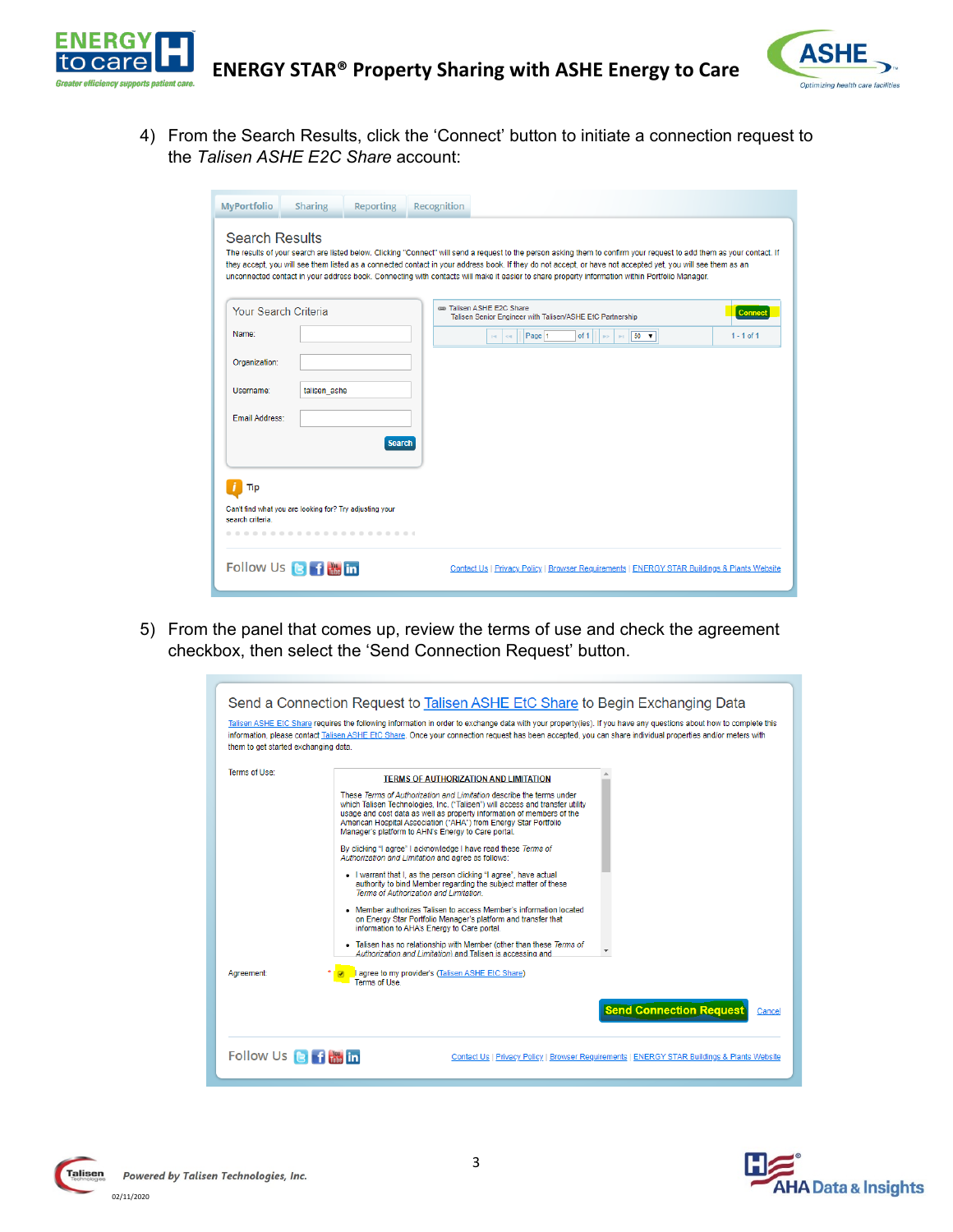



Stage 1 is complete. This stage only needs to be performed once, even if you are sharing multiple properties or need to set up a connections or additional property shares with EtC at some point in the future. Continue setup as directed in the Energy to Care system outlined in Stage 2 below before continuing with any additional PM changes.

#### *Stage 2: Create/Define an ENERGY STAR® Connection in Energy to Care to your PM account.*

NOTE: The connection request set up in Stage 1 will be accepted by the EtC system as part of Stage 2. Sharing properties within PM cannot be done until this connection is finalized (i.e., Stage 3 cannot occur until Stage 2 has been completed).

This stage should be performed at least once for a PM user prior to setting up property shares within PM. Separate connections will need to be defined in EtC for any PM accounts that are designated as the Property Data Administrator (PDA) of properties you attempt to share with EtC. If that user differs from your personal PM account, you MUST have 'share forward' access granted from the PDA in PM in order to define the ENERGY STAR® connection link in EtC and share those properties with EtC.

1) Log in to EtC (https://energytocare.talisenfim.com/acctreq/). From the home page after logging in, select the 'Manage Utility and Property Data for Organization XYZ' option (bottom one below).



NOTE: If you were redirected from an email for finalizing your account, you may see the panel below. In that case, select the 'Create an ENERGY STAR® Connection' option then continue with step 3.



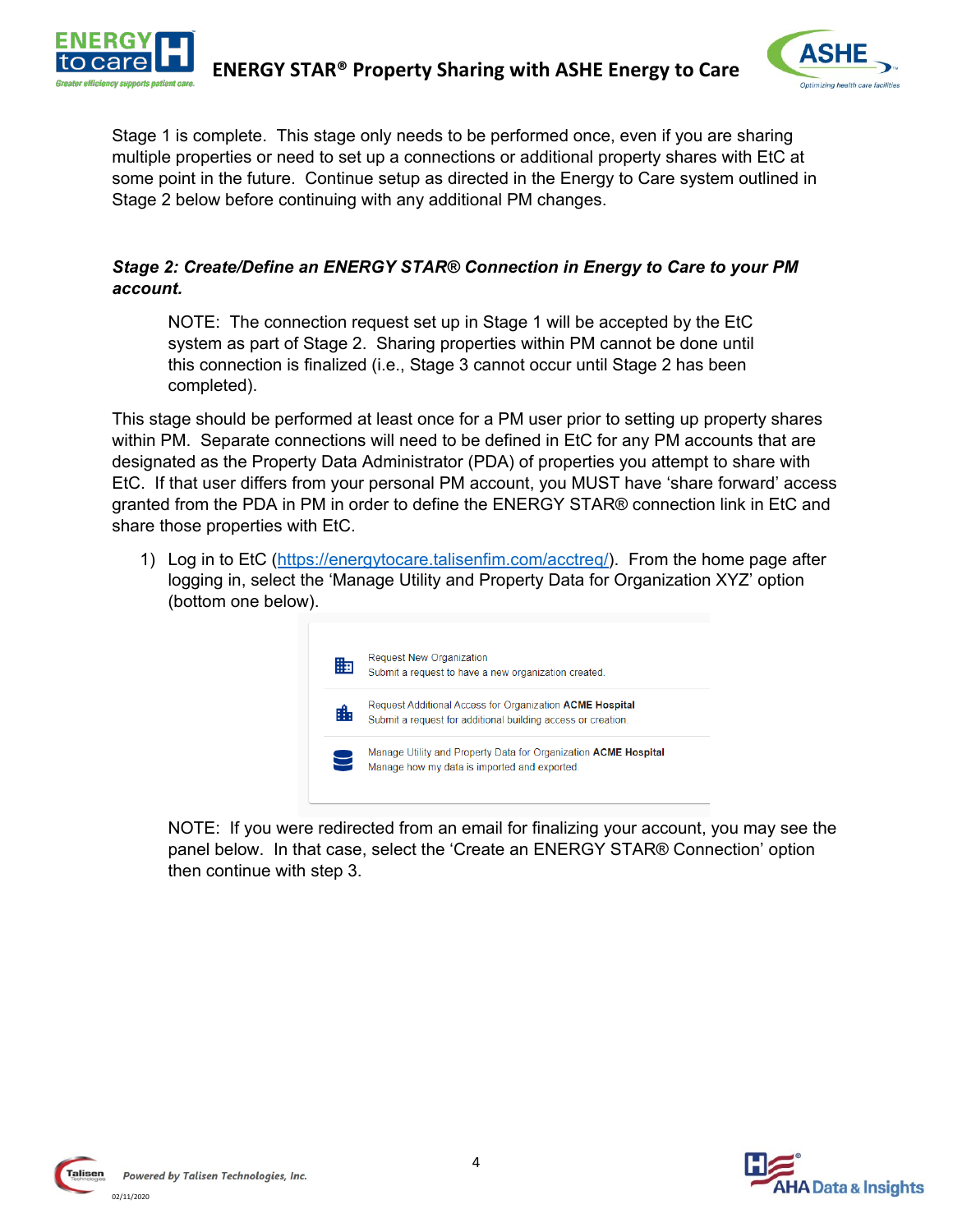



|  | Thank You for signing up with Energy to Care.                                                                                                                                                                                                                                     |
|--|-----------------------------------------------------------------------------------------------------------------------------------------------------------------------------------------------------------------------------------------------------------------------------------|
|  | At this point, you must decide how you would like to manage your Utility and Property data within                                                                                                                                                                                 |
|  | the Energy to Care Platform. Please choose from one of the options below.                                                                                                                                                                                                         |
|  | Note: This is an important decision. If you have properties in EnergyStar that you would like to link to Energy to Care.<br>choose the second option. If properties are initiallly created in Energy to Care, they cannot be linked back to existing<br>properties in EnergyStar. |
|  |                                                                                                                                                                                                                                                                                   |
|  | Request Access to or Create New Energy to Care Buildings                                                                                                                                                                                                                          |
|  | If you would like to request access to buildings that already exist in your Organization within Energy to Care, or<br>request that new buildings be created within your Organization, please choose this option.                                                                  |
|  | Create an EnergyStar Connection                                                                                                                                                                                                                                                   |

2) From the Manage Utility and Property Data panel, click the Blue button at the bottom labeled "Define ENERGY STAR® Connection."

| <b>Bldg Name</b> | Address                                                 |                            |                                        |                                   |
|------------------|---------------------------------------------------------|----------------------------|----------------------------------------|-----------------------------------|
|                  |                                                         | <b>Current Sync Method</b> | EnergyStar Property Data Administrator |                                   |
| Talisen HQ       | 12655 Olive Blvd<br>Suite 500<br>St. Louis MO, 63141 US | Energy to Care Managed     | N/A                                    |                                   |
|                  |                                                         |                            |                                        |                                   |
|                  |                                                         |                            |                                        |                                   |
|                  |                                                         |                            |                                        |                                   |
|                  |                                                         |                            |                                        |                                   |
|                  |                                                         |                            |                                        | 5 rows $\star$   < < 1-1 of 1 > > |

3) Enter your PM username (login ID) in the top line. If you will be sharing properties that are administered by a different PM user (the PDA for the properties being shared with EtC), then include their username (PM login ID) on the middle line. If that user is you, leave the middle line blank. Select a type of share based on how you want to manage your data (as defined on page 1 of this document). Then submit your request by clicking the blue button at the bottom of the form.



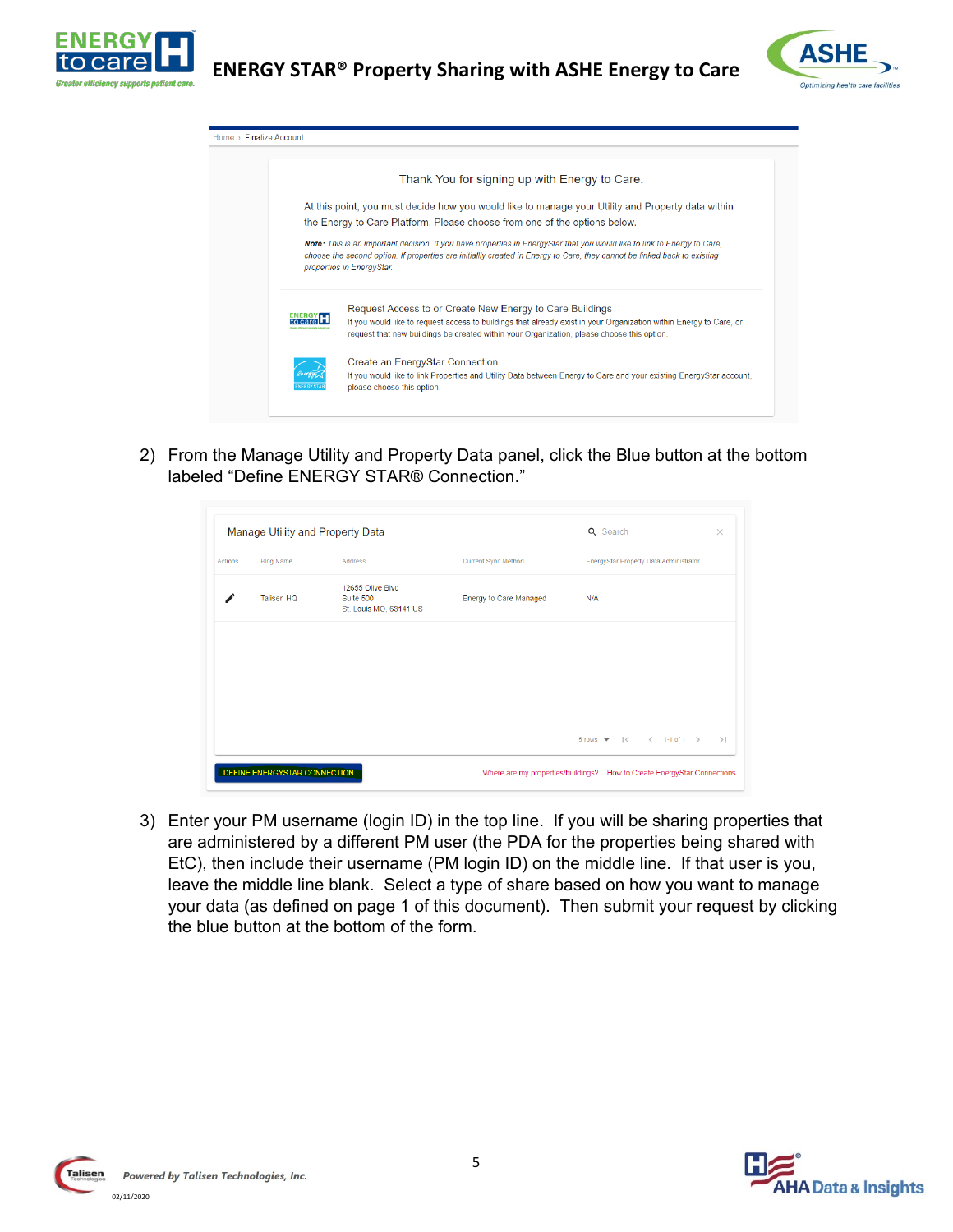



| Establish EnergyStar Portfolio Manager Connection              |                                      |
|----------------------------------------------------------------|--------------------------------------|
| * My EnergyStar Portfolio Manager Login ID                     |                                      |
| Property Data Administrator Login ID (If different than above) |                                      |
| * Type of Share                                                | ×                                    |
| <b>SUBMIT REQUEST</b>                                          | How to Create EnergyStar Connections |

- 4) If the system finds your connection request, a successful message will be shown after a few seconds. Otherwise, an error message will appear. Follow the directions before resubmitting.
- 5) Upon successful completion, continue with Stage 3 to set up shares of properties within PM.



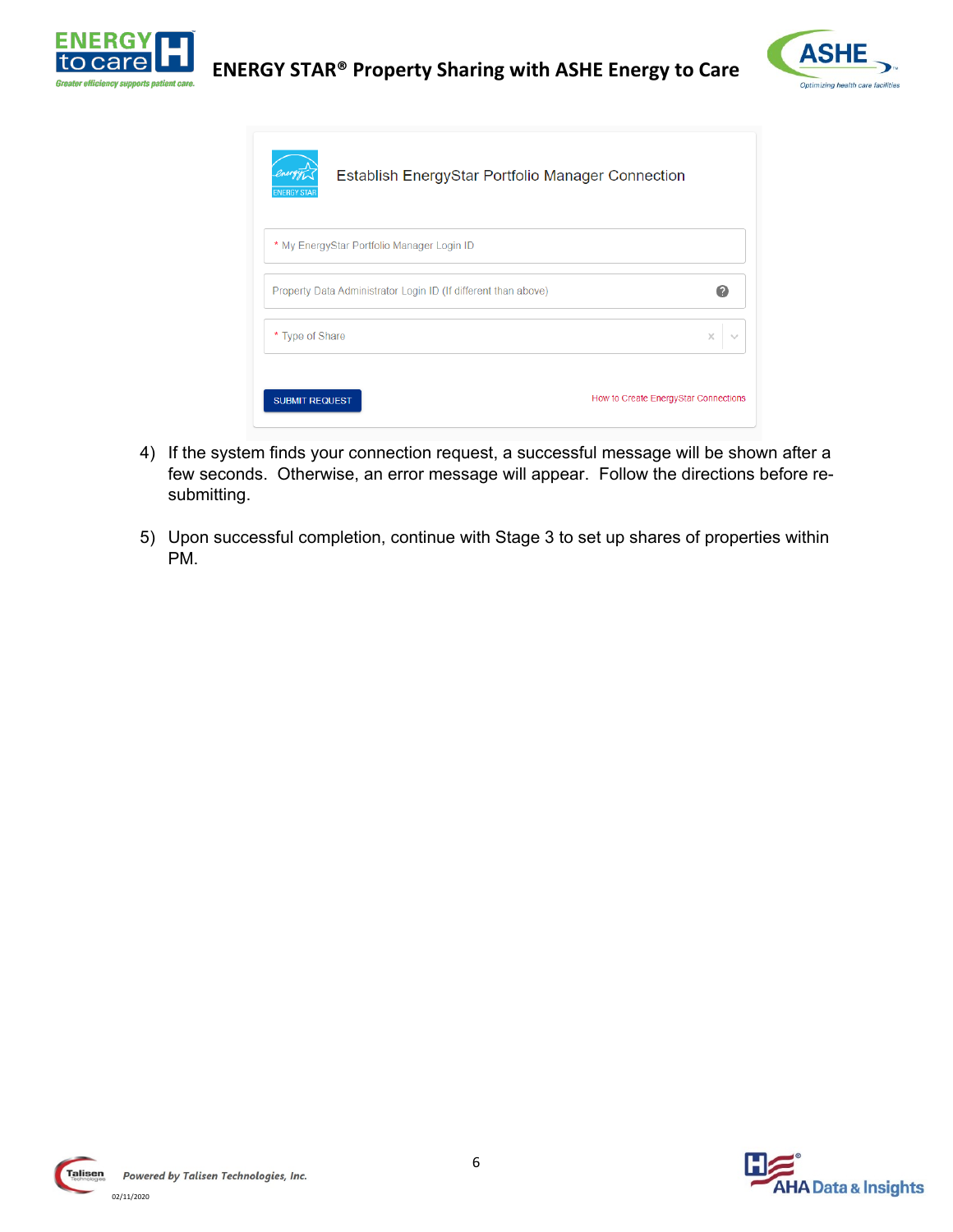



### *Stage 3: Set up Data Exchange of Properties/Utility Data with EtC*

These steps should be taken any time you want to share one or more properties with EnergyToCare and be able to view data in either EtC or PM. This cannot be done until Stage 2 has completed successfully for connecting your PM account to EtC. You should be able to see a notification within PortfolioManager that your connection to the EnergyToCare 'talisen ashe' user is in place before setting up properties for data exchange.

1) Log in to PM [\(https://portfoliomanager.energystar.gov/pm/\)](https://portfoliomanager.energystar.gov/pm/). From the home page after logging in, select the 'Sharing' tab, which looks similar to below:



2) Click the middle button in the top left, labeled "Set up Web Services/Data Exchange." This will bring up the panel shown below:

| <b>MyPortfolio</b> | Recognition<br><b>Sharing</b><br><b>Reporting</b>                                                                                                                                                                                                                                                                                                                                                                                                                                                                                       |
|--------------------|-----------------------------------------------------------------------------------------------------------------------------------------------------------------------------------------------------------------------------------------------------------------------------------------------------------------------------------------------------------------------------------------------------------------------------------------------------------------------------------------------------------------------------------------|
|                    | Share Properties for Exchanging Data                                                                                                                                                                                                                                                                                                                                                                                                                                                                                                    |
|                    | <b>Choose Permissions</b><br><b>Set Up Connections</b><br><b>Check Existing</b><br><b>View Results/ Confirmation</b><br>Permissions                                                                                                                                                                                                                                                                                                                                                                                                     |
| provider.          | Sometimes it's really important to be able to share your property with someone else. Use this option to set up automatic exchange of data with your utility or service                                                                                                                                                                                                                                                                                                                                                                  |
|                    | Unlike "regular sharing," when you "bulk share"<br>Select Web Services Provider (Account)<br>with a Web Service Provider, you can only pick<br>one provider. This is because the bulk share depends<br>Which web services provider (account) do you want to share these properties with in order<br>on the requirements/settings of the provider.<br>to exchange data? You can share multiple properties at once with a single provider.<br>Select web services provider from my contacts book:<br>Talisen ASHE EtC Share (talisen ashe |
|                    | <b>Select Properties</b><br>Which Properties do you want to share? Note that while you can share properties that<br>include unsupported meter types, those specific meters will not be shared.<br>- Select Number of Property(ies) - v                                                                                                                                                                                                                                                                                                  |
|                    | <b>Choose Permissions</b><br>If you only need to choose one permission (because you are doing a single share or you<br>want to give the same permissions for all your shares), you can choose that permission<br>here. Otherwise, you may assign different permissions for different properties and/or<br>contacts on the next screen                                                                                                                                                                                                   |
|                    | I want to set permission levels in bulk for all selected properties and meters.<br>$\circ$<br>I want to provide different levels of access for each property or to each individual<br>meter within a property.                                                                                                                                                                                                                                                                                                                          |
|                    | Cancel                                                                                                                                                                                                                                                                                                                                                                                                                                                                                                                                  |

3) If it is not pre-selected, select 'Talisen ASHE EtC Share (talisen\_ashe)' as the Web Services Provider (Account) with which to set up a share. If you have set up other web service shares, there may be a different option pre-selected. If your connection request has not yet been accepted by EtC (performed as part of Stage 2), it will not be listed as an option and you will need to restart this stage at a later point in time after EtC has accepted the connection request.



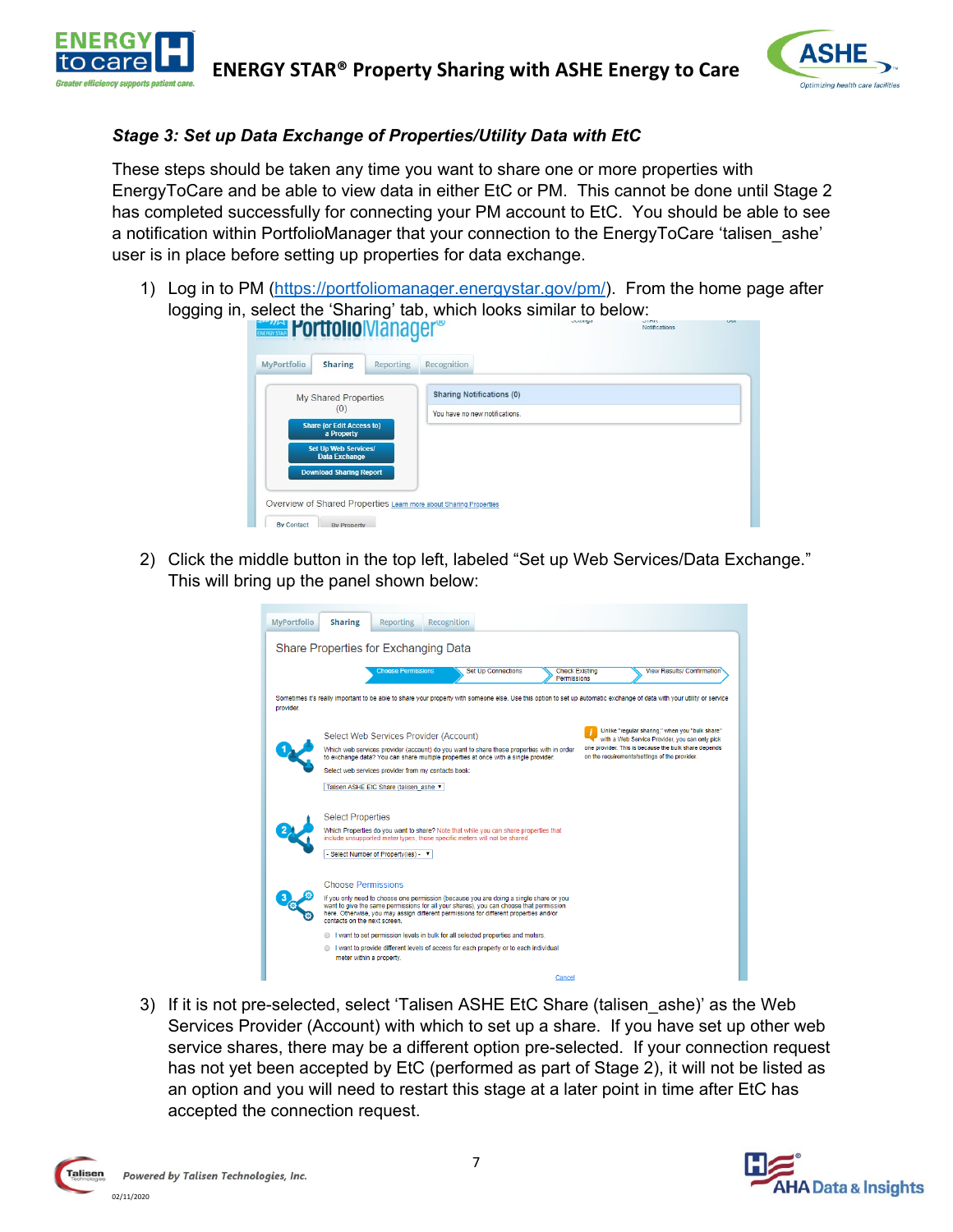



- 4) Select the ES PM properties you wish to share with the EtC system.
- 5) Under 'Permissions,' select the top option, which will bring up a sub-menu of options. Choose either the first or second Exchange option depending on how you specified/will specify sync'ing with PortfolioManager when you sign/signed up for access to the EnergyToCare system:

|     | Choose Permissions                                                                                                                                                                                                                                                                                        |
|-----|-----------------------------------------------------------------------------------------------------------------------------------------------------------------------------------------------------------------------------------------------------------------------------------------------------------|
| lÖ. | If you only need to choose one permission (because you are doing a single share or you<br>want to give the same permissions for all your shares), you can choose that permission<br>here. Otherwise, you may assign different permissions for different properties and/or<br>contacts on the next screen. |
|     | I want to set permission levels in bulk for all selected properties and meters.                                                                                                                                                                                                                           |
|     | <b>Exchange Data Full Access</b> (with full access to all properties and meters)                                                                                                                                                                                                                          |
|     | <b>Exchange Data Read Only Access (with read only access to all properties and</b><br>meters)                                                                                                                                                                                                             |
|     | Exchange Data Custom Access (customized access by meter type, such as<br>electricity and gas, for all properties)                                                                                                                                                                                         |
|     | Remove Access (i.e. remove existing access to all properties)                                                                                                                                                                                                                                             |
|     | I want to provide different levels of access for each property or to each individual                                                                                                                                                                                                                      |

- 6) Once selections are in place, click the 'Authorize Exchange' button at the bottom of the panel.
- 7) At this point, if any one or more of the properties being shared is 'owned' by another user in PM, the screen below will appear, which requires you to set up a connection to the original owner/definer of the property in PM. That user will be notified of this request, but will not need to take any action….you are doing that for them in this step. Check the 'Agreement' checkbox and then select the 'Continue' button in that order.



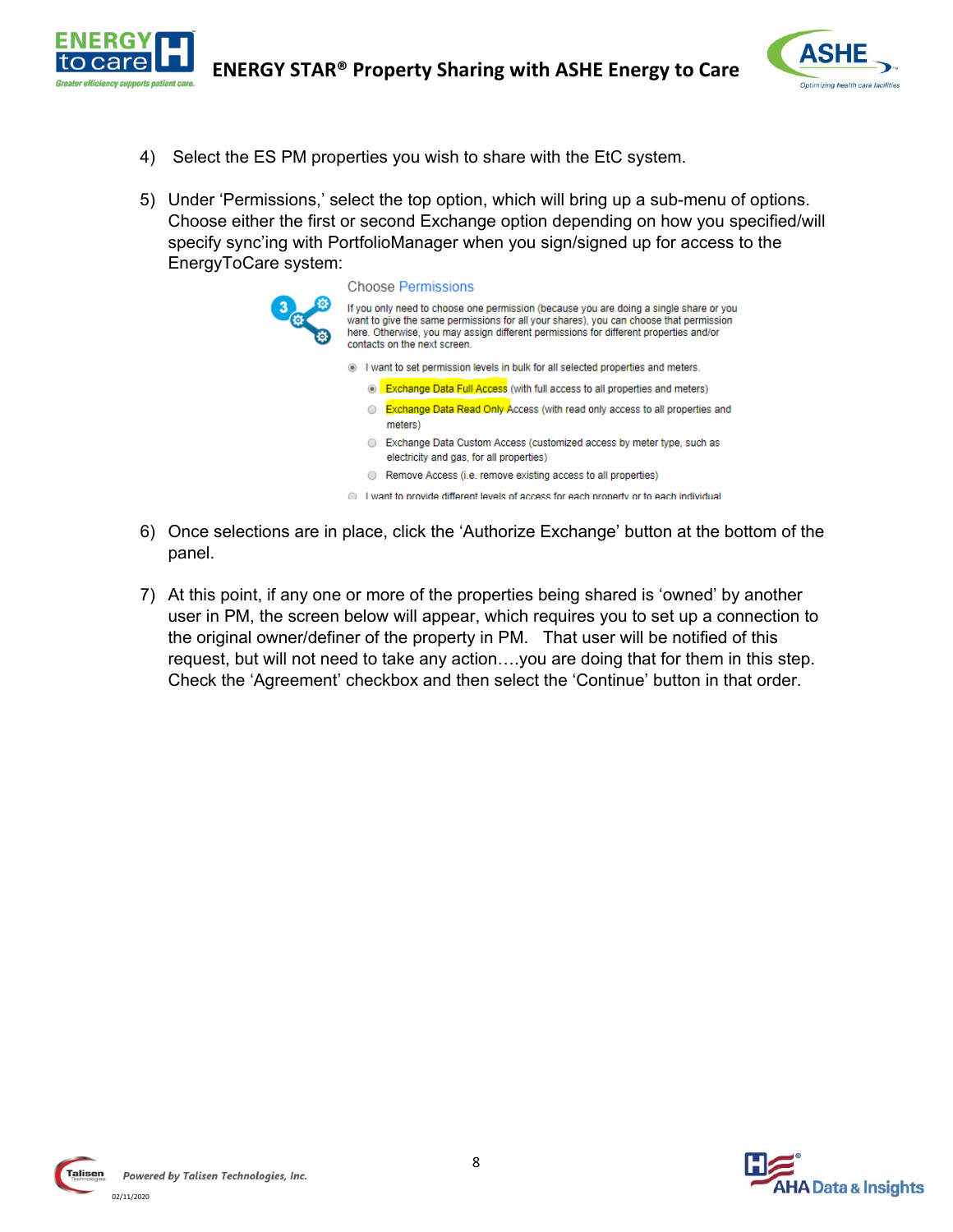



|                 | <b>Choose Permissions</b>                                                                                                                                                                         | <b>Set Up Connections</b>                                                                                                                                                                                                                                                                                                                                                                                                                                                                                                                                                                                                                                                                                                                                                                                                         | <b>Check Existing</b><br>Permissions | View Results/ Confirmation                                                                                                                                                                                                                                                                                                           |
|-----------------|---------------------------------------------------------------------------------------------------------------------------------------------------------------------------------------------------|-----------------------------------------------------------------------------------------------------------------------------------------------------------------------------------------------------------------------------------------------------------------------------------------------------------------------------------------------------------------------------------------------------------------------------------------------------------------------------------------------------------------------------------------------------------------------------------------------------------------------------------------------------------------------------------------------------------------------------------------------------------------------------------------------------------------------------------|--------------------------------------|--------------------------------------------------------------------------------------------------------------------------------------------------------------------------------------------------------------------------------------------------------------------------------------------------------------------------------------|
|                 | Property Data Administrator, or select "Cancel" to contact him/her directly to create the connection.                                                                                             |                                                                                                                                                                                                                                                                                                                                                                                                                                                                                                                                                                                                                                                                                                                                                                                                                                   |                                      | Although you are already connected to Talisen ASHE EtC Share, the Property Data Administrator for one or more of the properties you selected to share is not. In<br>order to exchange data, Talisen ASHE EtC Share requires some information. Please provide the following information below to create a connection on behalf of the |
| <b>John Doe</b> |                                                                                                                                                                                                   |                                                                                                                                                                                                                                                                                                                                                                                                                                                                                                                                                                                                                                                                                                                                                                                                                                   |                                      |                                                                                                                                                                                                                                                                                                                                      |
|                 | Create a connection between Talisen ASHE EtC Share and John Doe                                                                                                                                   |                                                                                                                                                                                                                                                                                                                                                                                                                                                                                                                                                                                                                                                                                                                                                                                                                                   |                                      |                                                                                                                                                                                                                                                                                                                                      |
| Terms of Use:   | Manager's platform to AHN's Energy to Care portal.<br>Authorization and Limitation and agree as follows:<br>Terms of Authorization and Limitation.<br>information to AHA's Energy to Care portal. | TERMS OF AUTHORIZATION AND LIMITATION<br>These Terms of Authorization and Limitation describe the terms under<br>which Talisen Technologies, Inc. ("Talisen") will access and transfer utility<br>usage and cost data as well as property information of members of the<br>American Hospital Association ("AHA") from Energy Star Portfolio<br>By clicking "I agree" I acknowledge I have read these Terms of<br>. I warrant that I, as the person clicking "I agree", have actual<br>authority to bind Member regarding the subject matter of these<br>· Member authorizes Talisen to access Member's information located<br>on Energy Star Portfolio Manager's platform and transfer that<br>- Talisen has no relationship with Member (other than these Terms of<br>Authorization and Limitation) and Talisen is accessing and |                                      |                                                                                                                                                                                                                                                                                                                                      |
| Agreement:      | <b>The lagree on behalf of John Doe</b> to this<br>of Use.                                                                                                                                        | provider's (Talisen ASHE EtC Share's) Terms                                                                                                                                                                                                                                                                                                                                                                                                                                                                                                                                                                                                                                                                                                                                                                                       |                                      | <b>Continue</b><br>Cancel                                                                                                                                                                                                                                                                                                            |

Once the continue button has been selected, or if all the properties being shared were originally created by you in PM after the conclusion of the prior step, the following panel should appear, indicating the conclusion of this stage.

| <b>MyPortfolio</b>                                                                                                                         | <b>Sharing</b>                                                                                                                                                                                                                                                                                                                           | <b>Reporting</b> | Recognition |  |  |  |  |  |  |
|--------------------------------------------------------------------------------------------------------------------------------------------|------------------------------------------------------------------------------------------------------------------------------------------------------------------------------------------------------------------------------------------------------------------------------------------------------------------------------------------|------------------|-------------|--|--|--|--|--|--|
| <b>Bulk Share Properties for Exchanging Data: Results</b>                                                                                  |                                                                                                                                                                                                                                                                                                                                          |                  |             |  |  |  |  |  |  |
| <b>Choose Permissions</b><br><b>Set Up Connections</b><br><b>Check Existing</b><br><b>View Results/ Confirmation</b><br><b>Permissions</b> |                                                                                                                                                                                                                                                                                                                                          |                  |             |  |  |  |  |  |  |
|                                                                                                                                            | Congratulations! You have successfully shared/edited access to your property(ies).<br>A total of 1 share requests were sent.<br>If you shared properties, you will receive a notification when your contact has accepted the share. If you edited access to current permissions, the<br>edits have been made, no acceptance is required. |                  |             |  |  |  |  |  |  |
| <b>Close</b>                                                                                                                               |                                                                                                                                                                                                                                                                                                                                          |                  |             |  |  |  |  |  |  |
|                                                                                                                                            | Follow Us <b>B</b> f <mark>湍 in</mark><br>Contact Us   Privacy Policy   Browser Requirements   ENERGY STAR Buildings & Plants Website                                                                                                                                                                                                    |                  |             |  |  |  |  |  |  |

#### *Stage 4: Finalize/Verify Property Data Import within EtC*

The final steps in setting up property shares between PM and EtC must be taken within EtC after completion of Stage 3. These final steps will import the information shared from PM into the EtC system.



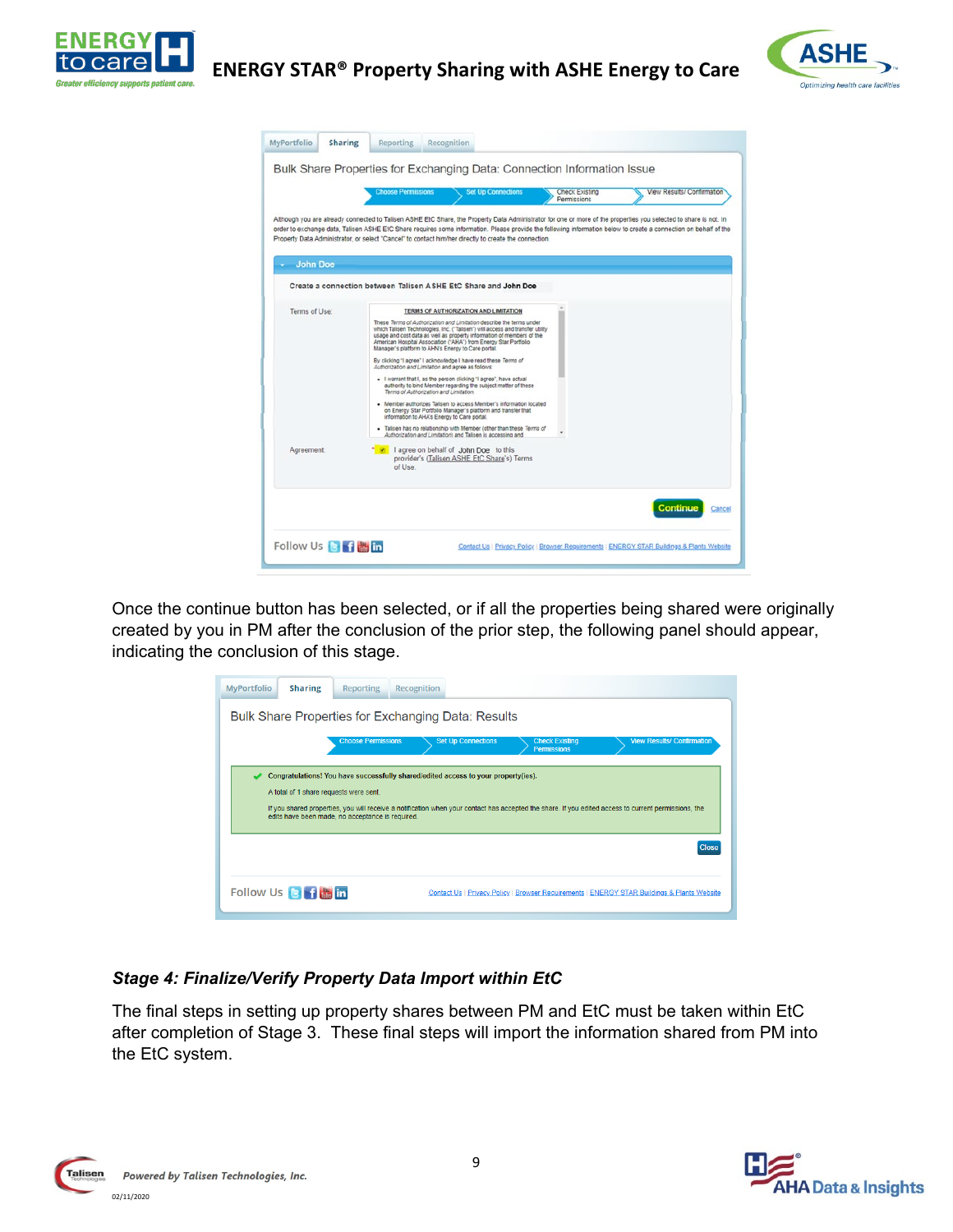



**properties/buildings?** How to Create EnergyStar Connections

1) Log in to EtC (https://energytocare.talisenfim.com/acctreq/). From the home page after logging in, select the 'Manage Utility and Property Data for Organization XYZ' option (bottom one below).



2) From the Manage Utility and Property Data panel, an additional blue button should now be seen at the bottom labeled "Refresh Properties From ENERGY STAR®." Click that button and wait a few seconds for the display to update. Shared properties that were successfully found will be added to the displayed list of buildings. If they do not appear, click on the "Where are my properties/buildings?" link and follow the action noted.

| DEFINE ENERGYSTAR CONNECTION | REFRESH PROPERTIES FROM ENERGYSTAR |  |
|------------------------------|------------------------------------|--|
|------------------------------|------------------------------------|--|

This completes the setup process. If you experience problems getting shares in place from ENERGY STAR® that are not resolvable by following this procedure, contact the Energy to Care Help Desk at (877)-317-7783.

#### *Stage 5: Utilize a similar process for connecting to ashe\_e2c.*

This stage should only be performed once for a PM user prior to setting up an ENERGY STAR® connection within EtC.

1) Log in to PM [\(https://portfoliomanager.energystar.gov/pm/\)](https://portfoliomanager.energystar.gov/pm/). From the home page after logging in, select the 'Contacts' link from the top right of the page above the home panel (highlighted below).



2) From the list of contacts that comes up, select the 'Add Contact' button that appears above or below the table listing your contacts:

|     | Share Edit Delete Add Contact Add Organization |              |
|-----|------------------------------------------------|--------------|
| All | <b>Name</b>                                    | Organization |

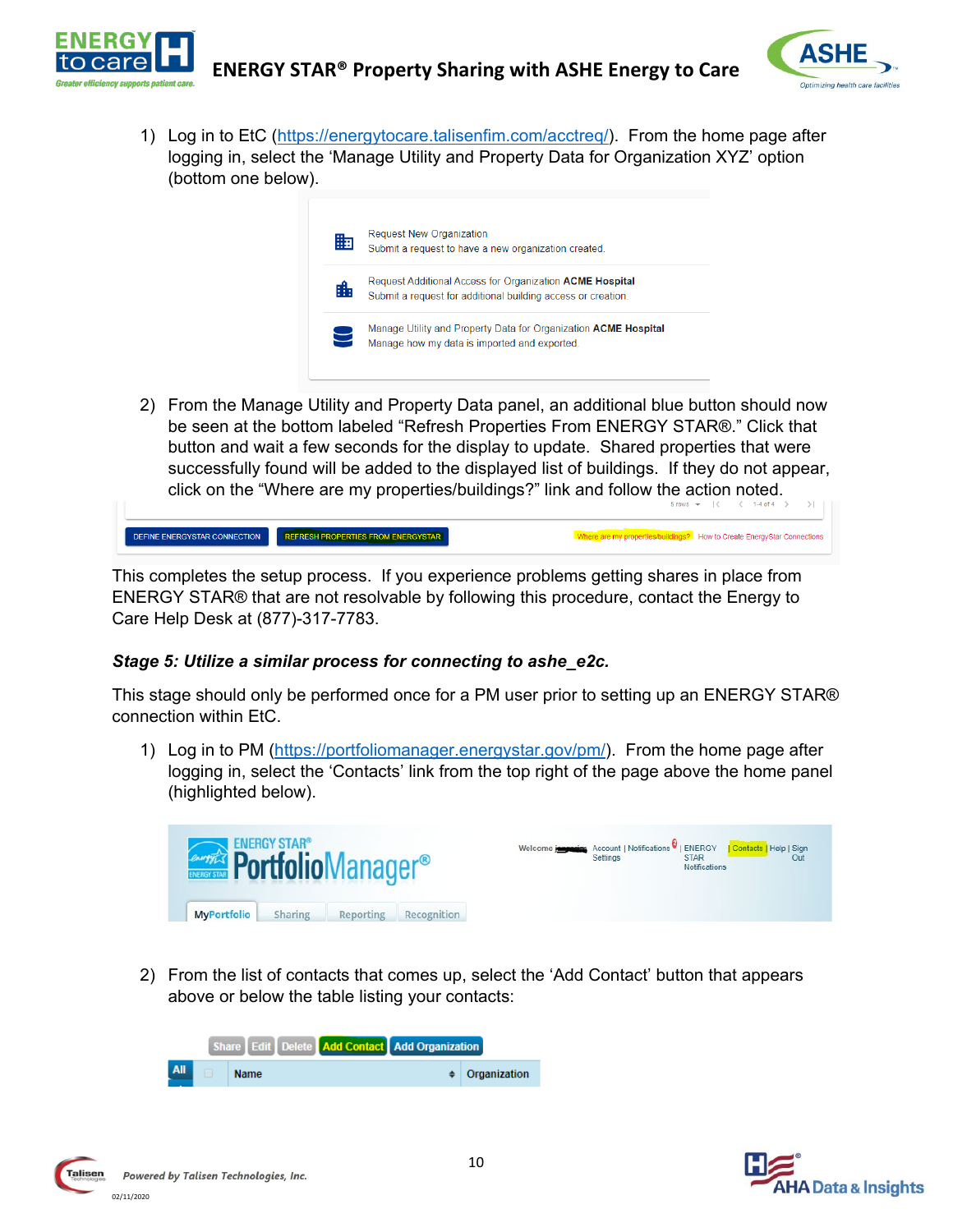



3) From the 'Find Contact in Portfolio Manager' section at the top of the page that comes up, enter 'ASHE\_E2C' as the Username field, then click the 'Search' button:

| <b>MyPortfolio</b>                                                                                                                                                                                                                                                                                                                                                                                                                              | Sharing                                 | <b>Reporting</b> | Recognition |                                                                                                                                                                                                                                                                                   |                         |                                                                                                                                  |
|-------------------------------------------------------------------------------------------------------------------------------------------------------------------------------------------------------------------------------------------------------------------------------------------------------------------------------------------------------------------------------------------------------------------------------------------------|-----------------------------------------|------------------|-------------|-----------------------------------------------------------------------------------------------------------------------------------------------------------------------------------------------------------------------------------------------------------------------------------|-------------------------|----------------------------------------------------------------------------------------------------------------------------------|
| <b>Add Contact</b><br>There are two ways to add a contact. First, search below to see if the contact you would like to add has a Portfolio Manager account. If you find the person, send a<br>Connection Request, and when they accept the request, they will be added to your Contacts. Second, if the contact you would like to add does not have a Portfolio<br>Manager account, then you can create an entry within your personal contacts. |                                         |                  |             |                                                                                                                                                                                                                                                                                   |                         |                                                                                                                                  |
| <b>Connecting with Other Users</b><br>Find Contact in Portfolio Manager                                                                                                                                                                                                                                                                                                                                                                         |                                         |                  |             |                                                                                                                                                                                                                                                                                   |                         |                                                                                                                                  |
| Name:<br>Organization:                                                                                                                                                                                                                                                                                                                                                                                                                          | Search using any of the criteria below. |                  |             | If you think your contact already has an account in<br>Portfolio Manager, search for them. If you find the<br>person, send a Connection Request, and if they accept<br>they will be added to your Contacts. You can easily<br>share your property information with your contacts. |                         |                                                                                                                                  |
|                                                                                                                                                                                                                                                                                                                                                                                                                                                 |                                         |                  |             |                                                                                                                                                                                                                                                                                   |                         |                                                                                                                                  |
| Username:                                                                                                                                                                                                                                                                                                                                                                                                                                       |                                         | <b>ASHE E2C</b>  |             |                                                                                                                                                                                                                                                                                   |                         | <b>Keeping Personal Contacts</b>                                                                                                 |
| <b>Fmail:</b>                                                                                                                                                                                                                                                                                                                                                                                                                                   |                                         |                  |             |                                                                                                                                                                                                                                                                                   |                         | If the contact you want to add does not have a Portfolio<br>Manager account, you can still add them as your<br>personal contact. |
|                                                                                                                                                                                                                                                                                                                                                                                                                                                 |                                         |                  |             |                                                                                                                                                                                                                                                                                   | Cancel<br><b>Search</b> |                                                                                                                                  |
|                                                                                                                                                                                                                                                                                                                                                                                                                                                 |                                         |                  |             |                                                                                                                                                                                                                                                                                   |                         | <b>Organizing Personal Contacts by</b><br><b>Organization</b>                                                                    |
| Add Now Contact                                                                                                                                                                                                                                                                                                                                                                                                                                 |                                         |                  |             | Portfolio Manager requires that you select an<br>organization from your Contacts Rook for each contact                                                                                                                                                                            |                         |                                                                                                                                  |

4) From the Search Results, click the 'Connect' button to initiate a connection request to the *ASHE\_E2C Share* account:

| <b>MyPortfolio</b>                                                                                                                                                                                                  | <b>Sharing</b>       | <b>Reporting</b> | Rec |  |  |
|---------------------------------------------------------------------------------------------------------------------------------------------------------------------------------------------------------------------|----------------------|------------------|-----|--|--|
| <b>Search Results</b><br>The results of your search are listed below. Clicking "Conner<br>they accept, you will see them listed as a connected contact<br>unconnected contact in your address book. Connecting with |                      |                  |     |  |  |
|                                                                                                                                                                                                                     | Your Search Criteria |                  |     |  |  |
| Name:                                                                                                                                                                                                               |                      |                  |     |  |  |
| Organization:                                                                                                                                                                                                       |                      |                  |     |  |  |
| Username:                                                                                                                                                                                                           | <b>ASHE E2C</b>      |                  |     |  |  |
| <b>Email Address:</b>                                                                                                                                                                                               |                      |                  |     |  |  |
|                                                                                                                                                                                                                     |                      | <b>Search</b>    |     |  |  |

5) From the panel that comes up, review the terms of use and check the agreement checkbox, then select the 'Send Connection Request' button.

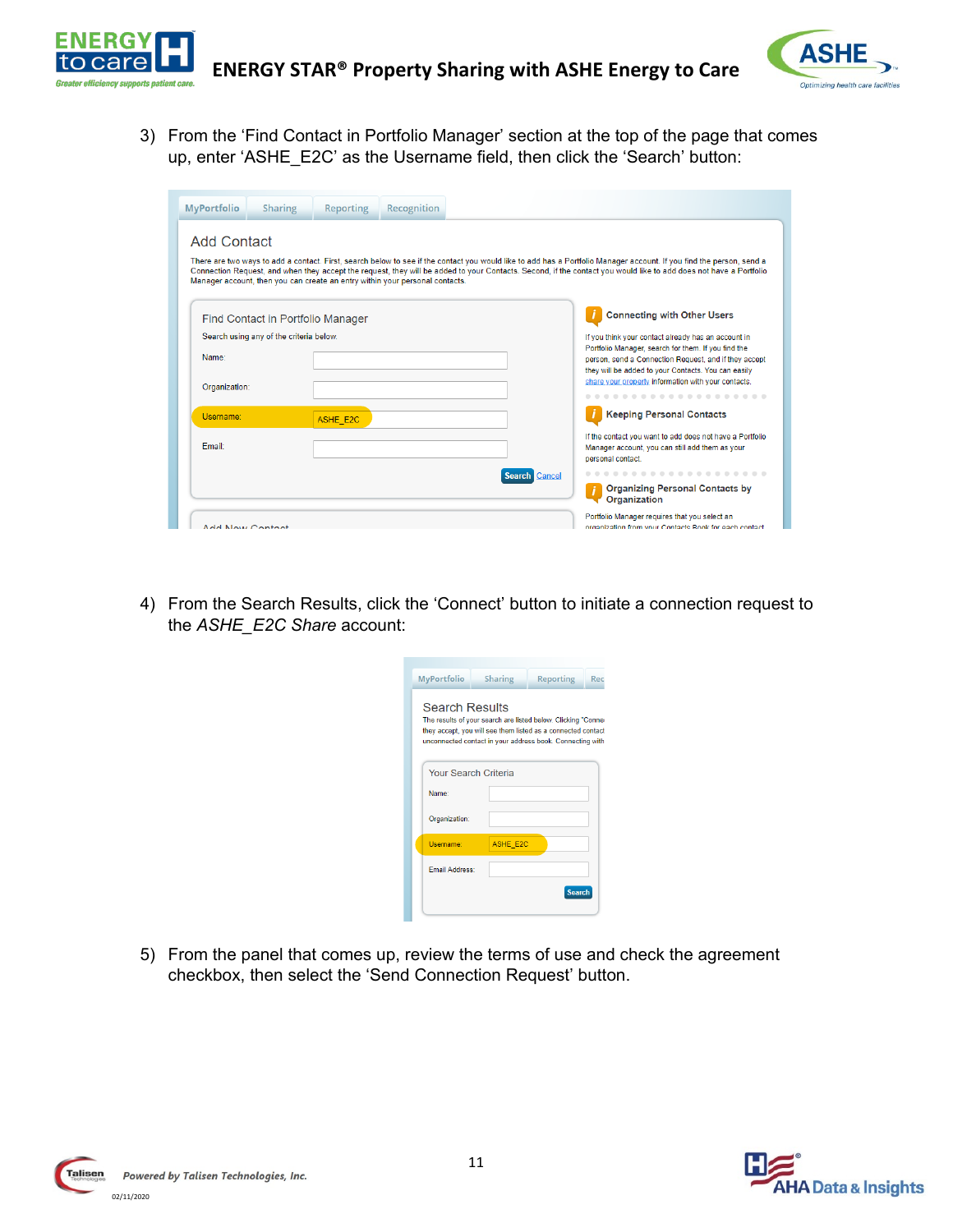



| Send a Connection Request to Talisen ASHE EtC Share to Begin Exchanging Data                                                                                                                                                                                                                                                                                            |                                                                                                                                                                                                                                                                                                                                                                                                                                                                                                                                                                                                                                                                                                                                                                                                                                                                                                                                                                                                                                               |  |
|-------------------------------------------------------------------------------------------------------------------------------------------------------------------------------------------------------------------------------------------------------------------------------------------------------------------------------------------------------------------------|-----------------------------------------------------------------------------------------------------------------------------------------------------------------------------------------------------------------------------------------------------------------------------------------------------------------------------------------------------------------------------------------------------------------------------------------------------------------------------------------------------------------------------------------------------------------------------------------------------------------------------------------------------------------------------------------------------------------------------------------------------------------------------------------------------------------------------------------------------------------------------------------------------------------------------------------------------------------------------------------------------------------------------------------------|--|
| Talisen ASHE EtC Share requires the following information in order to exchange data with your property(ies). If you have any questions about how to complete this<br>information, please contact Talisen ASHE EtC Share. Once your connection request has been accepted, you can share individual properties and/or meters with<br>them to get started exchanging data. |                                                                                                                                                                                                                                                                                                                                                                                                                                                                                                                                                                                                                                                                                                                                                                                                                                                                                                                                                                                                                                               |  |
| Terms of Use:                                                                                                                                                                                                                                                                                                                                                           | <b>TERMS OF AUTHORIZATION AND LIMITATION</b><br>These Terms of Authorization and Limitation describe the terms under<br>which Talisen Technologies, Inc. ("Talisen") will access and transfer utility<br>usage and cost data as well as property information of members of the<br>American Hospital Association ("AHA") from Energy Star Portfolio<br>Manager's platform to AHN's Energy to Care portal.<br>By clicking "I agree" I acknowledge I have read these Terms of<br>Authorization and Limitation and agree as follows:<br>. I warrant that I, as the person clicking "I agree", have actual<br>authority to bind Member regarding the subject matter of these<br>Terms of Authorization and Limitation.<br>• Member authorizes Talisen to access Member's information located<br>on Energy Star Portfolio Manager's platform and transfer that<br>information to AHA's Energy to Care portal.<br>. Talisen has no relationship with Member (other than these Terms of<br>Authorization and Limitation) and Talisen is accessing and |  |
| Agreement:                                                                                                                                                                                                                                                                                                                                                              | agree to my provider's (Talisen ASHE EtC Share)<br>Terms of Use<br><b>Send Connection Request</b><br>Cancel                                                                                                                                                                                                                                                                                                                                                                                                                                                                                                                                                                                                                                                                                                                                                                                                                                                                                                                                   |  |
| Follow Us <b>B</b> f <b>in</b><br>Contact Us   Privacy Policy   Browser Requirements   ENERGY STAR Buildings & Plants Website                                                                                                                                                                                                                                           |                                                                                                                                                                                                                                                                                                                                                                                                                                                                                                                                                                                                                                                                                                                                                                                                                                                                                                                                                                                                                                               |  |

Stage 5 is complete. This stage only needs to be performed once, even if you are sharing multiple properties or need to set up a connections or additional property shares with EtC at some point in the future. Continue setup as directed in the Energy to Care system outlined in Stage 6 below before continuing with any additional PM changes.

#### *Stage 6: Sharing your property with ASHE\_E2C*

This stage should only be performed once for a PM to share data with the ASHE Energy to Care staff.

1) Open the **Sharing** tab and click **Share a Property**



2) Select **All Properties**, unless you have properties (i.e., facilities) that will not be participating in the Energy to Care program. In this case, choose one or multiple properties.